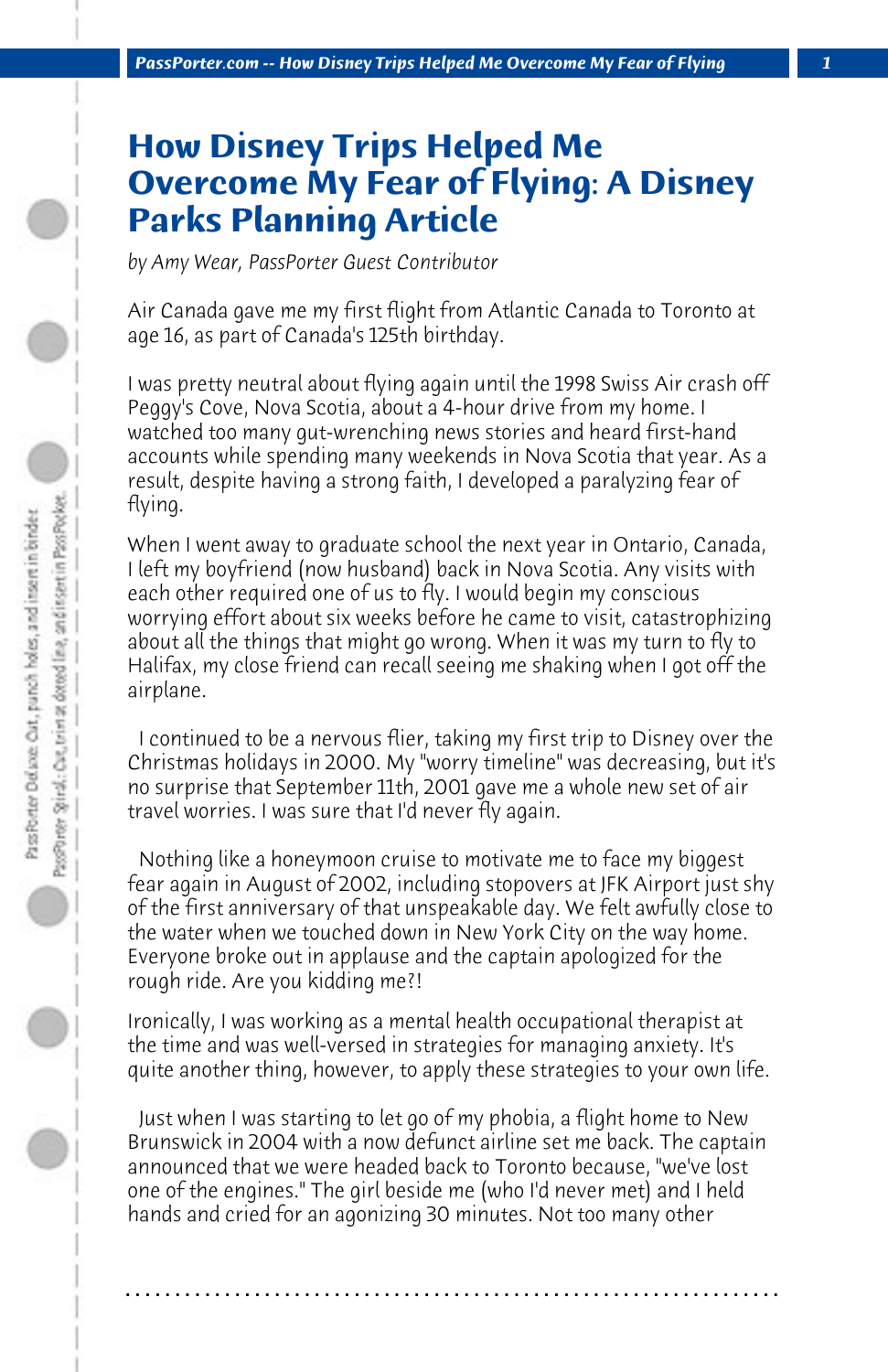people seemed overly concerned, presumably because they knew that planes have four or five engines to spare. We had an uneventful landing and thankfully were sent on a different plane for a distressing 2-hour flight home.

 I didn't contemplate flying for a few years after that until I wanted to bring my 4-month old daughter to visit my close friend and her new baby in Toronto. We excitedly made plans to get together and swap baby stories. I was all set to book my flight and then the late-night obsessing began. Suddenly I couldn't cope with the thought of something happening while traveling with my baby. A few days later, I called my friend and told her that I couldn't come after all. She gave my head a shake, saying, "You want to take your kids to Disney someday, right?" Yes. "Well, then you'd better start by making a short flight to Toronto!" So I did go after all. And we survived.

 Eventually I decided to ask my doctor about a low-dose prescription for Ativan, solely for flying. She reassured me that countless people take Ativan to help with flying anxiety. Over time, all I needed was the reassurance that I had the medication with me.

 My big challenge came when we took our two daughters to Disney for the first time. I allowed myself to get swept up in the planning and kept paranoid thoughts of plane crashes at bay. It was a big hurdle of courage to fly with my whole family from Maine to Orlando, but I kept my focus on the excitement of going to Disney.

 I brought my Ativan with me, but I was too busy keeping the girls occupied to need it. I didn't want to pass on my fear of flying to them, so I made a conscious effort not to look concerned or talk about my fears.

 That trip was the beginning of our love affair with Disney vacations and, ironically, eventually led me to become a travel agent. Several trips later, my desire to enjoy Disney vacations has exceeded my fear of flying.

 I've also become more rational about the statistics on plane crashes. After a few white-knuckled winter drives to our favourite airport in Maine, I finally concede that it is safer to fly than it is to drive. I also don't watch the news anymore. When a tragedy does occur, I don't read every detail, protecting myself from spiraling back into that place of great fear.

 My most recent leap of faith was a trip to Disneyland California. We chose to drive seven hours to fly from New Hampshire with our favourite - Southwest Airlines. Their flight crew always make us feel at

**. . . . . . . . . . . . . . . . . . . . . . . . . . . . . . . . . . . . . . . . . . . . . . . . . . . . . . . . . . . . . . . . . .**